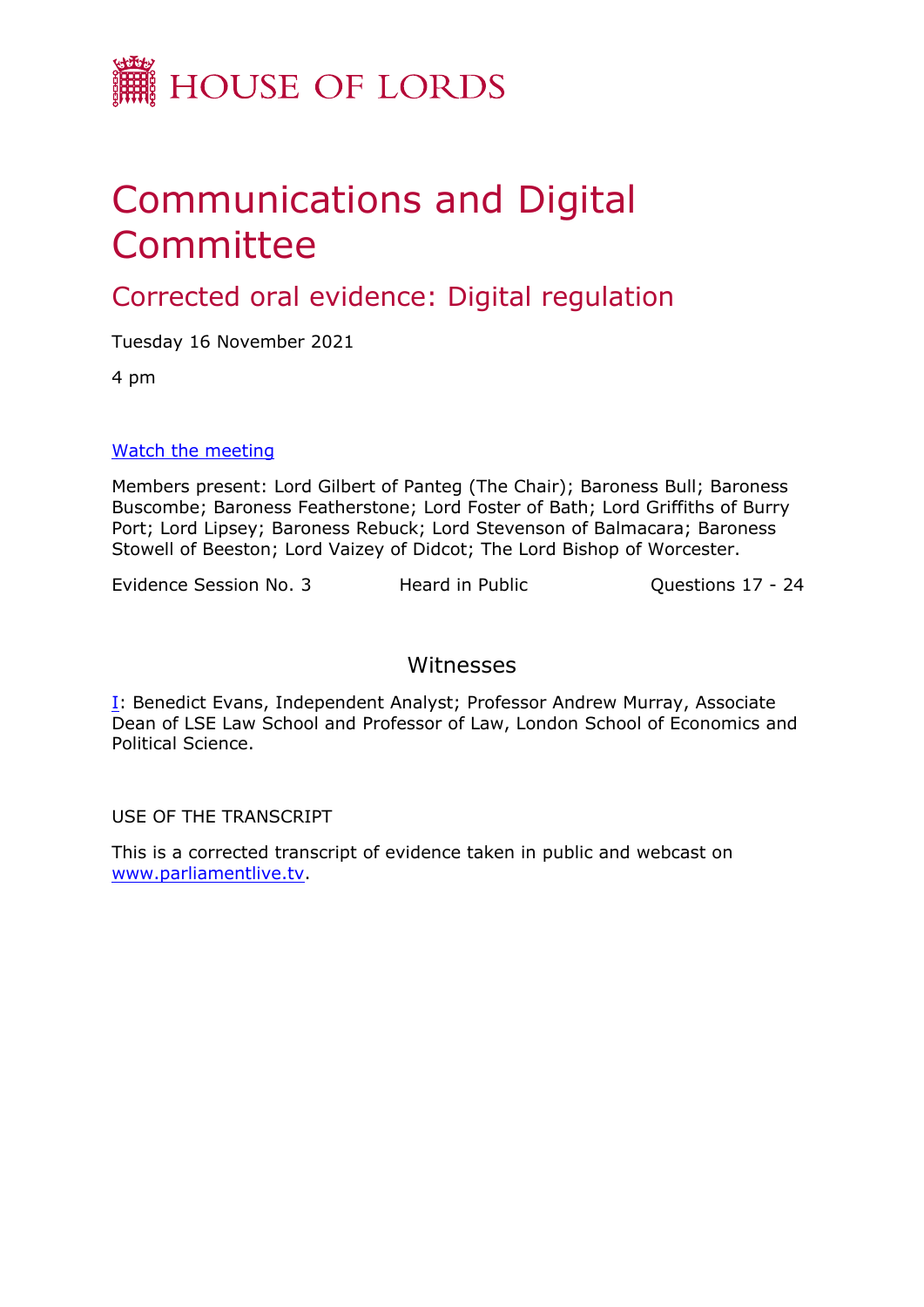### Examination of Witnesses

Benedict Evans and Professor Andrew Murray.

Q17 **The Chair:** Our next witnesses are Benedict Evans and Professor Andrew Murray. Benedict has spent 20 years analysing mobile digital media and technology, has worked in investment banking industry consulting and venture capital, and is now an independent analyst, trying to work out what is going on and what will happen next. What is happening next and horizon scanning are a big part of our agenda, so we look forward to your wisdom.

Professor Andrew Murray is well known to this committee. He is a former adviser to this committee, a professor of law with particular reference to new media and technology, director of the LSE Law, Technology and Society group and a fellow of the RSA. Thank you both very much indeed for joining us and giving evidence. It is really appreciated. I think we have an hour-plus of your time, so we will get stuck into the questions.

Q18 **Baroness Stowell of Beeston:** Hi. Thanks very much indeed for joining us. I am starting with a very simple but open question about what you see as the biggest challenges for digital regulation over the next 10 years. How can regulation keep pace with developments in technology?

It is perhaps worth me adding to that. We are very interested in hearing what you think those challenges are, but one thing we see as a big challenge, from the work we have done as a committee, is how we give regulators enough flexibility to respond to the pace of technological developments while Parliament still subjects those same regulators to adequate oversight and accountability. There is that sort of tension there, as we see it.

*Benedict Evans:* I have three answers, as a former consultant. The first challenge is that, when the car industry or the construction industry talk about 10 years, that is generally the next product cycle. When people in technology say 10 years, that is the edge of science fiction. We have some idea of what we might be doing then, but not really in any meaningful sense.

Something that has been on my mind recently is that Europe had auctions to sell 3G spectrum in 2000, which raised about €110 billion. Mobile internet did not really happen for a decade after that, and when it did it was not in any kind of form that anyone would have predicted. It was not the telcos. It was not AOL. It was not the ISPs. It was not the media companies. It was a has-been PC company from California and a search engine.

So 10 years is a very challenging timeline. Quite often, particularly in competition regulation in the last few years, the pace of industry change has been inside the cycle of regulatory and legislative reaction. It tends to be that the tech industry has these 15-year cycles. IBM was the centre of tech for 15 years and then, from 1980 to 1995, the PC was the centre of tech, which meant Microsoft and Intel. Then it was the web for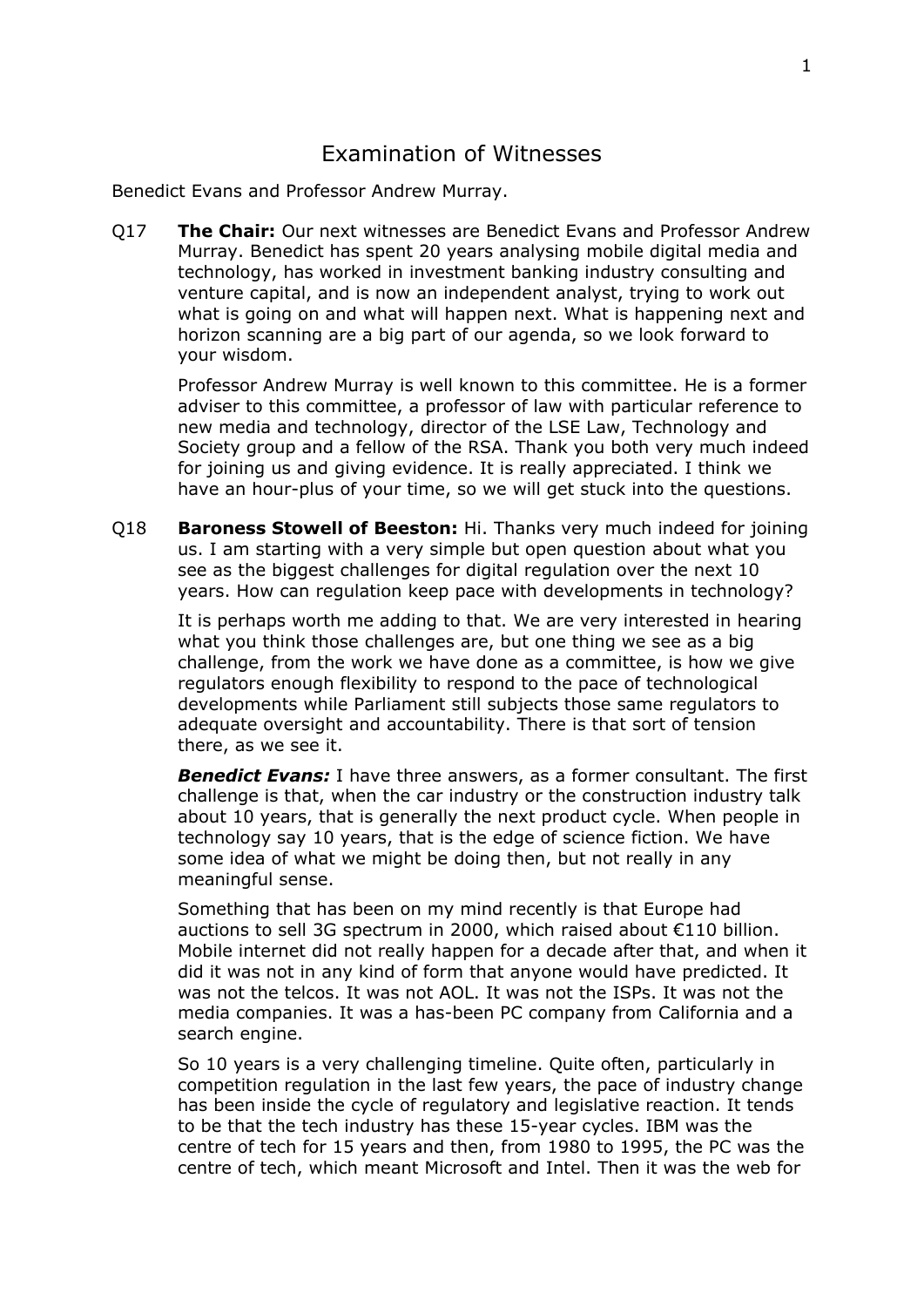15 years and then the smartphone for 15 years. We are now at the end of one of those cycles and wondering what happens next. That question of speed is a challenge.

That feeds into a second answer to your question. Saying that we should regulate technology is very much like saying that we should regulate finance or cars, in that actually we do not. We regulate speed limits, road construction, light rail, and teenage boys getting drunk and driving too quickly. We may feel that General Motors is bullying its dealer network, but that has nothing to do with a congestion zone in London. That is to say that there are 15, 20 or 30 different questions within that. Some of those are tax policy, some are urban planning, some are criminal law, some are competition policy and some have conflicts within them. We are at the stage now where we are in 1975 and saying, "Oh my God, look what cars did. We must regulate these things", but not quite digesting what kinds of problems they are and in particular what the trade-offs within them are.

Another thing that is on my mind a lot at the moment is the discussion about regulating, for example, Instagram: "We must regulate Instagram". Okay, you go to the privacy regulator and he says, "You must make it very hard for people to move their data around, to share data and to move data to other places". Go to the competition regulator and they will say, "You must make it as easy as possible to move data between different companies and different places, because that is how competition is enabled".

Those kinds of trade-offs exist in every other kind of policy. Do you want to have more light rail or more cars? Do you want housing to be a wealth-building asset class, or do you want cheap houses? Pick one. We understand what those trade-offs are. When it comes to technology, we are often at the stage where my old boss in Silicon Valley, Marc Andreessen, used to say that people would just say, "Nerd harder". "We don't have maths to do that". "Well, invent some".

You have to understand when technology companies are saying, "We don't want to do that", when they are saying, "There are enormous trade-offs within that and we don't seem to understand what those would be", and when they are actually saying, "No, we can't do that". It is a little like going to General Motors and saying, "We want you to make the car safer". What do you mean by that? Do you mean that there can be no crashes? They could do that if the car did not go more than five miles an hour and had a mattress on the front. Do you mean that you want to change what the crashes look like? Where would we set an appropriate level for making that decision?

Not only is this happening very quickly, but it will address things that do not exist now and will become huge in five years' time. It will be in different countries, very often with quite different ideas of how this stuff should work. America has a first amendment that means it cannot do most of the stuff that people in Britain and Europe take for granted should happen. America has very different attitudes to just the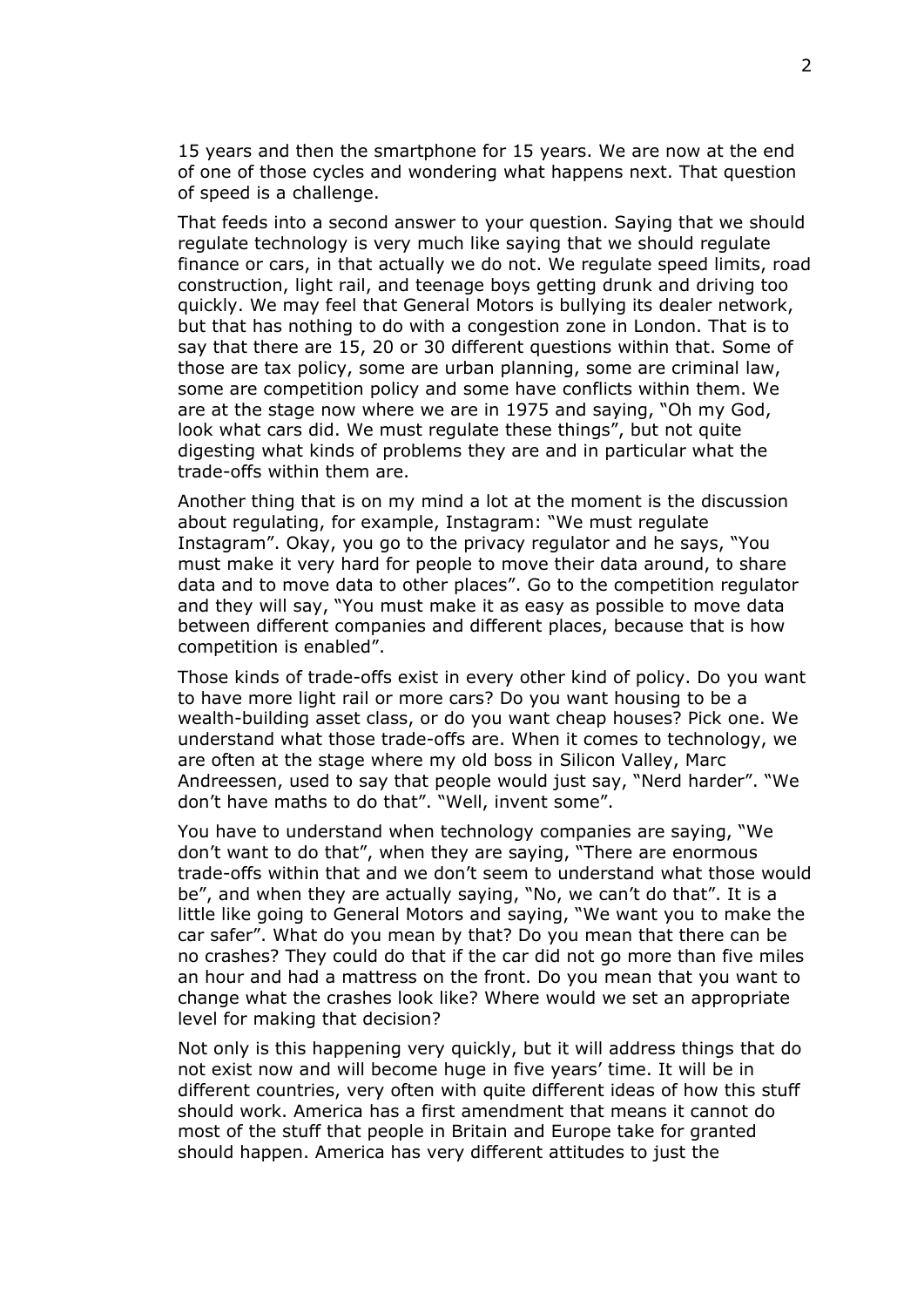mechanics of competition policy, what a competition agency would even look like and how it would work.

We have these tensions where an American company is being told to do this in Europe and that in Britain. The 35-year-old product manager sits in Menlo Park and says, "I can do any of those, but which?" When I was a stockbroker, I used to have a colleague who, when he was talking to a difficult client, would say, "I can buy or I can sell. Which do you want me to do? I'm a broker. I can do both". That is sometimes the sentiment you hear from Silicon Valley: "I could do any of those, but you don't seem to know which you want".

**Baroness Stowell of Beeston:** Whose job do you think it is to decide?

*Benedict Evans:* This comes to my point about regulating cars. Is a payday lending app on a smartphone a digital product or a financial services product? It seems fairly easy to say that that is a financial services product. If you are worried, for example, about AI bias inside image recognition systems or systems that decide whether you should get a mortgage or whether you are a bad credit risk, is that a technology question, a society question or a financial services question?

As a very obvious policy question, should an algorithm that says that people who have this social background seem to be worse credit risks be acted upon? What would the policy questions behind that be? Those are questions we have wrestled with for 50 years, but they get expressed in new ways in software and by new kinds of companies.

**Professor Andrew Murray:** I am looking at things slightly differently, from the regulator's perspective, although I am not a regulator obviously. I see two key challenges for the regulation of digital space. The first is what you might call the convergence challenge. This is, again, cyclical, as Benedict said. Media go through cycles of convergence and we are seeing a lot of digital convergence at the moment. The key platforms are becoming gateways to a number of different parts of our lives—advertising, financial services, healthcare, news and information, and various other things.

I think we are going to see greater convergence in the way we access and use digital technologies in the next 10 years, a lot of it driven and powered by AI and so-called smart systems, which are quite expensive to produce and therefore likely to be driven by a few key companies. I think we are going to see this convergence happening.

The last time we had a convergence cycle, we ended up with Ofcom, of course, so we have seen media markets converge and regulators converge before to meet the convergent media market. I am not at all suggesting that we converge all our regulators into one super digital regulator or anything like that, but this is a challenge for regulators. The evidence that some of the regulators gave you last week acknowledged this—that they were all, essentially, stepping on each other's toes a bit and were in the same fields but doing slightly different things. That is a mark of this convergent market.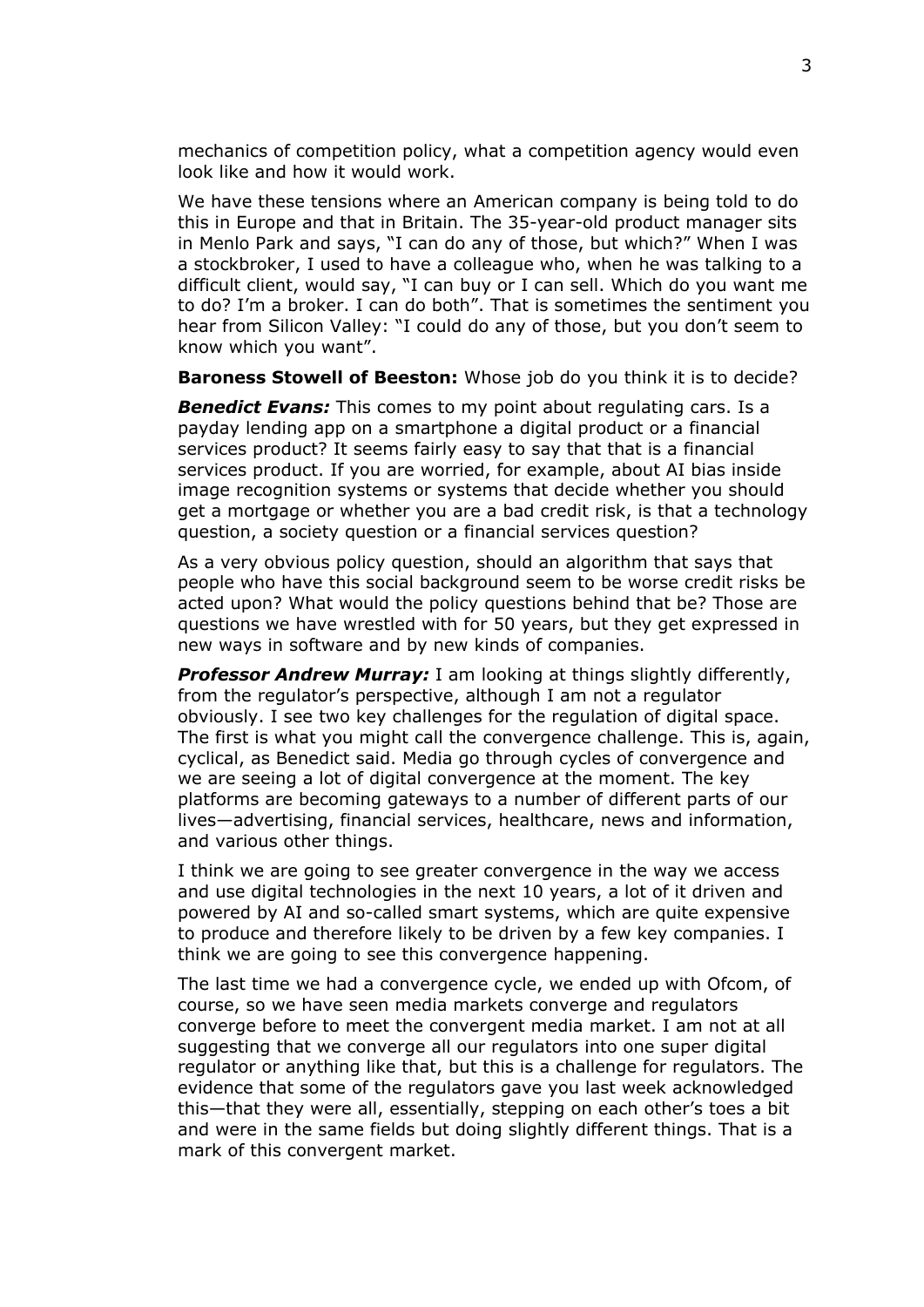The other challenge that they face is a legitimacy challenge. As the convergent market gets thicker, as more and more of our lives are mediated by these digital technologies, the regulators are being asked essentially to take on more and more responsibility. These key regulators, such as Ofcom, are almost operating like mini legal systems these days. They are across a number of areas, but they do not have the same accountability as courts of law do. They have a different type of accountability, because they are statutory bodies.

This legitimacy question may grow, especially if they are doing things such as imposing civil penalties of up to 10% of companies' global turnover. There is a question of who is checking what they are doing. Who is watching the watchers? There is a legitimacy problem. None of this is a criticism of our regulators, who do a fantastic job. I am looking ahead to the challenges they face.

Going to your other point about the challenge of flexibility, the speed of change and the relative inflexibility of a regulatory framework against the speed of change in technology, the best answer is what you would call flexible within a framework. That is the use of principles-based regulation and the employment of co-regulation. In the written evidence that we submitted, we pointed out that a relative success story is data protection law. I say "relative", because it is also now coming under challenge by being asked to do too much, essentially.

Historically, data protection has been quite an effective and functional area of regulation in this field. It is because there is a clear set of data protection principles which the Information Commissioner's Office employs, and then the Information Commissioner's Office has a degree of flexibility within that framework to interpret and apply those principles. This is the best hope that regulators have—to have a degree of flexibility but also a degree of responsibility and accountability. We may come back later to the question of how to keep accountability mechanisms robust.

**Baroness Stowell of Beeston:** I suppose there is just one further point from me. Regulators have a tendency to apply the rules or make sure that the bodies they are regulating stick within the rules. They are less eager to apply judgment, because that makes the accountability on them that much more intense, which they almost have a tendency to want to avoid, particularly in the context of them being accountable to the public at large. How equipped do you think a body such as Ofcom is to be more principles-based?

*Professor Andrew Murray:* The scope that Ofcom covers makes it much more difficult than it does for ICO, for example. The issue, in part, is that they are statutory regulators, so they are regulators with specific statutory functions. As a result, they are constrained by what the statutes allow them to do. As you say, their natural response is not to act ultra vires outside their statutory framework.

You could create a slightly more principles-based structure for Ofcom, but the danger is that you would end up actually trying to replicate the common law system, wherein you are trying to give it the flexibility that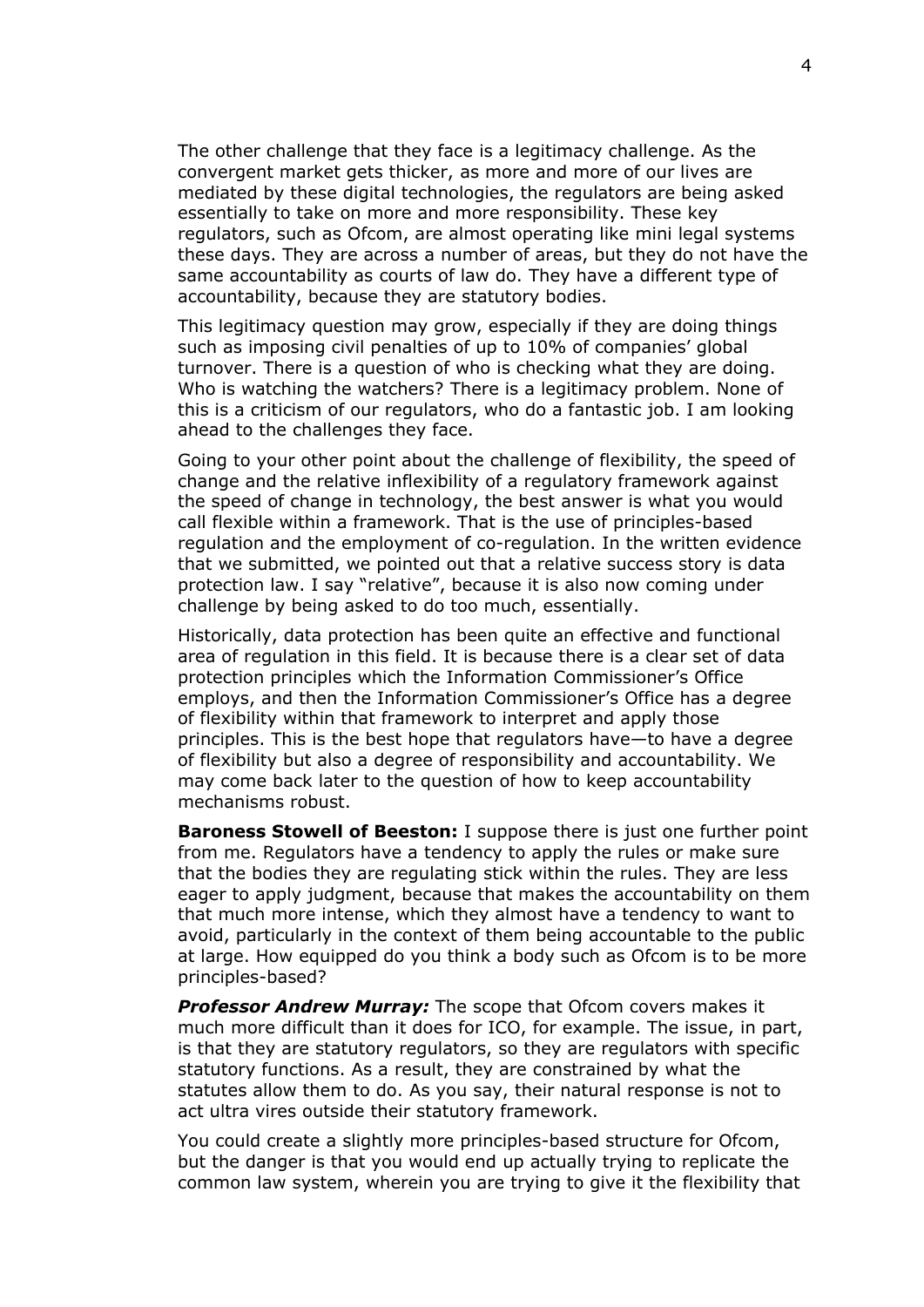the courts have but without the prior structure and experience of the courts, in terms of precedent and that kind of thing. Therefore, I am not sure that Ofcom is actually well suited to be flexible in this way.

Perhaps the best solution for Ofcom is to have a more flexible response from Parliament, so that when it needs further capacity or power, Parliament is there to respond to it. I am very wary of giving regulators freedom without accountability for several reasons. It is never a good idea in regulatory theory to have power and authority without accountability. Separately, statutory regulators are designed to respond to a particular statutory issue. The flexibility to pivot to something else without the necessary framework would be quite worrying.

**Benedict Evans:** To pick up on Andrew's point, it has been fascinating to look at what is happening in regulation in the US at the moment. The US regulation reminds me of Voltaire's line about Admiral Byng—that they shoot an admiral from time to time to encourage the others. What tends to happen is that you have a set of fixed regulations and regulatory agencies—the EPA, the SEC, the FCC and so on—but everything else is left to a combination of the DOJ and the FTC. They pick and choose, they prosecute, and they have to find a crime.

You get into the situation where you have to prove that this business that did not exist and no one could have conceived of 10 years ago has broken the Sherman Antitrust Act. If it has not, or if a judge decides that it has not, that is just okay then. If it has, you fine them some enormous amount of money and then you are in a situation of shooting the admiral, because everyone else goes, "Oh, shit, better not do that".

Meanwhile, 10 years later, another company that did not even exist then is doing some stuff that did not exist then, so it does not draw a lesson from it at all, which is why the Microsoft case, the IBM case and so on did not really change anything. By the time Google had come along, 15 years later, most people there had never heard of Microsoft, certainly had not heard of Netscape and had not tracked that case.

I suppose what I am getting at is that each of these models can be taken too far. Yes, of course you can say to Ofcom, "Just do whatever you think is best and you can do whatever you like", which probably would not be very good. The counterargument is that you have a sort of framework of legislation that gives people a list of boxes to check and loopholes to find. As long as you can find the right loophole or check the right box, you can do whatever you want, which is sort of the situation that you get in the USA.

**Baroness Stowell of Beeston:** It is the sort of situation you get with regulators generally, really.

Q19 **Lord Vaizey of Didcot:** This is a fascinating session. I wanted to pick up on what Andrew was saying about the ICO principles, Ofcom and statute. That goes to the heart of what we are discussing in this committee with this inquiry. If you put these regulators together in a more formal forum, can they infect each other in a good way, in the sense that the ICO can say to Ofcom, "Look at us. We've got principles-based regulation and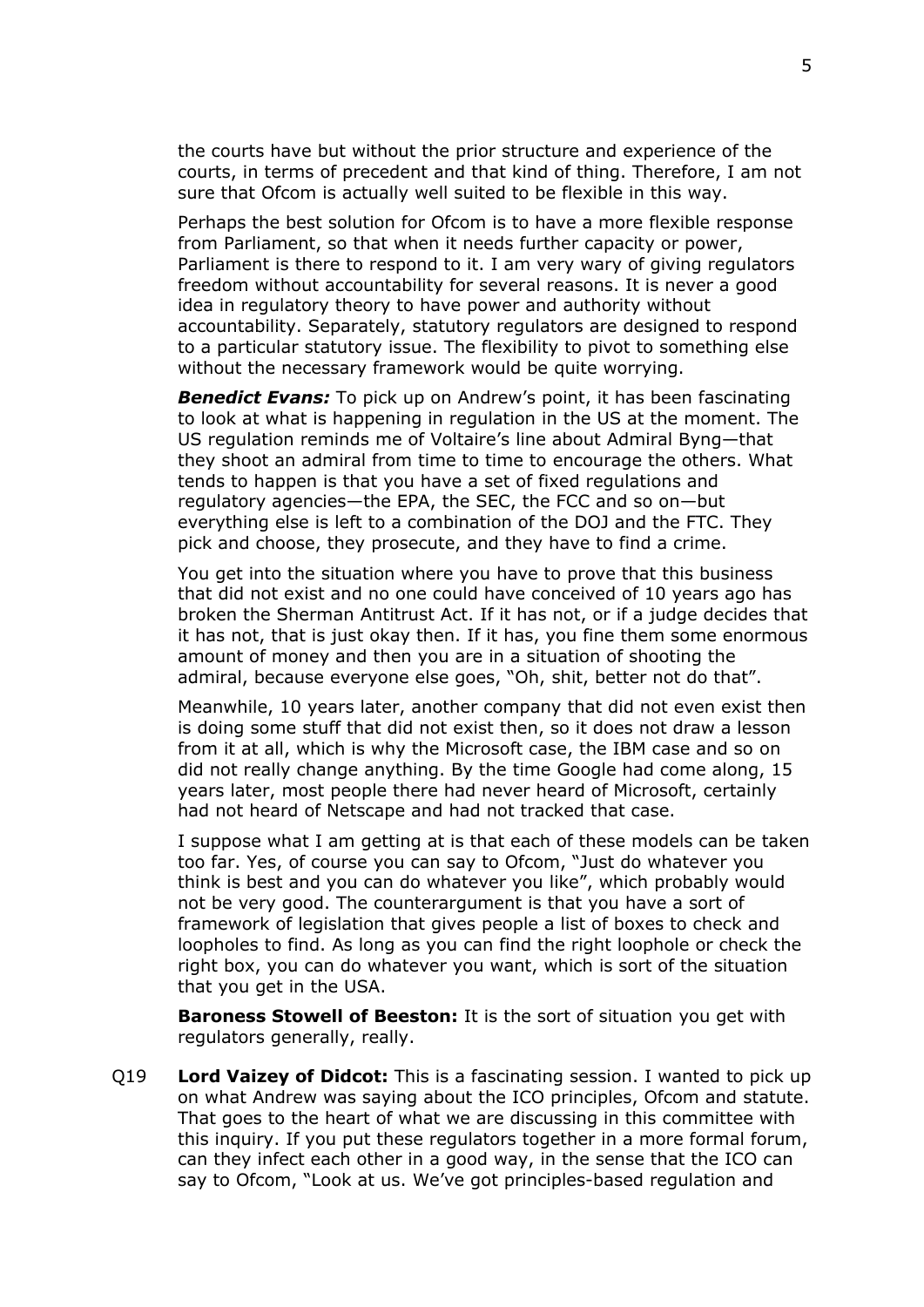we're much more flexible"?

That relates to the question I meant to ask, which is about horizon scanning. Do you think that, working together, these regulators can be better at, for want of a better phrase, predicting the future? That is actually a terrible phrase, because it is obviously impossible, but can they try to anticipate and, using their different approaches, future-proof themselves against what is coming down the line? That is my question. I might ask a follow-up.

*Benedict Evans:* There are two slightly different things within that. One of them is how you react when you look at a problem and ask, "Which kind of problem is that? Is that a finance problem? Is that a labour law problem? Is that a consumer protection problem? Is it a competition problem?" Sometimes it may be two of those, so you have two different regulators, coming from different objectives, with maybe conflicting objectives. That is, frankly, going to get worse rather than better.

If one thinks about the two great obsessions of technology at the moment, for the next 10 years, you could probably say that they are metaverse and web 3. We could maybe talk about what each of those terms means. Each of those, again, means that many more things overlap. In particular, web 3, which encapsulates a lot of things we used to call cryptocurrencies, is in some ways financial services, but it is also social networks, competition, shareholder structures of organisations and many other things. There is a question of the culture and the organisational structure of these entities, but also the conflict.

**Lord Vaizey of Didcot:** That is exactly the point I wanted to make. Ofcom has been regulating things up until now. It has been regulating these things called telephones and these things called television channels. Web 3 will change that in the way the ICO already has to deal with this, because everyone uses data. Web 3 is making it harder for Ofcom to regulate things, because everybody will be using this new technology.

*Benedict Evans:* There is this phrase "software eats the world", and in the end everything becomes a software company. I talked about cars earlier. It is a bit like saying that we have an electricity regulator, so the electricity regulator looks after what you are charged for your power and regulates what TV shows can be broadcast, because that is electricity. Obviously that is not a great outcome. In the end, most of this stuff will not be digital any more. It will just be payday lending but with an app. It will just be a social network. It will just be a retailer. It will just be some kind of media organisation.

The interesting challenge is always when things do not fit into any of those definitions. That is always a challenge in regulation. The regulation can bake in the existing market structures. You saw this a lot with the American regulators' attitude to cryptocurrencies. They said, "That is a security". Looked at from some angles it kind of is, and looked at from other angles it kind of is not. If you just throw the securities regulator at it, they will say that it is a security.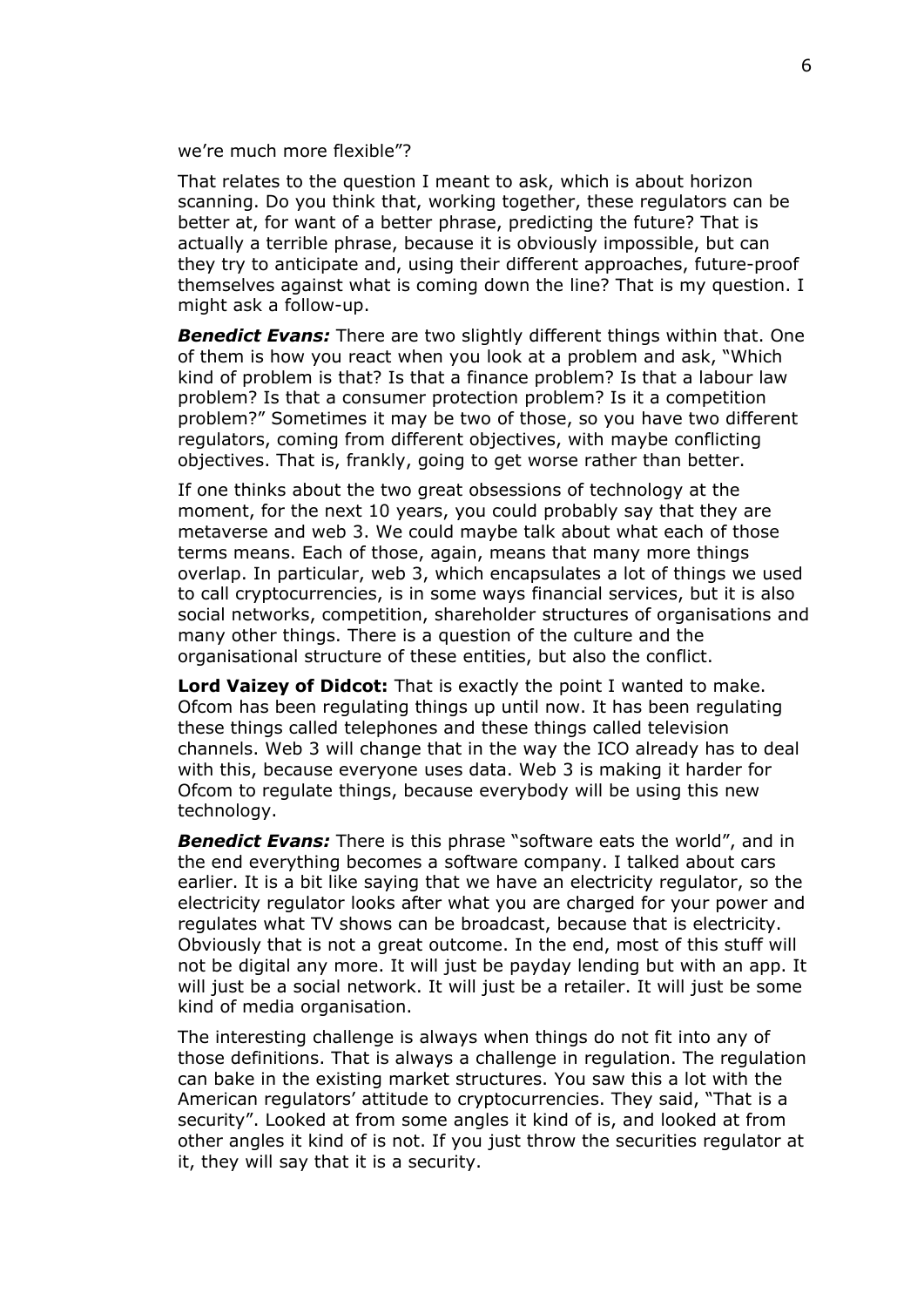*Professor Andrew Murray:* There are a couple of very valuable points to pick up here. There is a viewpoint that, in internet or digital regulation and governance, GDPR is the law of everything. As soon as you start working with data and a person is identifiable, GDPR is the law of everything. We could almost hand everything over to the ICO and say, "This is a data question", but of course that would be completely the wrong way to look at it.

In terms of horizon scanning, there are two issues. First, horizon scanning is a little bit of a fool's errand because, although you have to do it, you are going to get it wrong. If you had brought all the regulators in here in 2018 and asked them, "What will be the big challenge of 2021?", digital healthcare and remote access to GPs was not the one they would have had at the top of their list. Yet, because of the impact of the pandemic, digital access and digital healthcare has become a real concern for people. You are always going to be knocked by external events wherever you horizon scan. That is not to say that it is not worth doing.

Secondly, if you give someone a hammer, every issue becomes a nail. If you ask Ofcom what the issue is, it will say that it is a communications problem. If you ask the FCA, it will say that it is a financial services problem. It you ask CMA, it will say that it is a markets problem. If you ask the ICO, it will say that it is a data problem. Things like the Digital Regulation Cooperation Forum help them to see each other's perspectives, so they can see that it is not always that particular nail that they are trying to hit with the hammer. They can start to see into each other's areas of responsibility.

I do not think that asking regulators to predict the regulatory challenge in 10 years' time will produce the best solution. There are much better ways to horizon scan. It seems to me the DRCF is actively not doing what we want. If you let me explain, this is because it is asking regulators what the future challenges are.

I saw from the evidence last week that the FCA has put £120 million into systems and processes to help it do this. For £6.5 million, the ESRC has funded the Digital Futures at Work Research Centre at the University of Sussex. This is funded for four years and is producing a lot of research on what the future of work will look like in the next 10 to 15 years. At LSE, we currently have a bid into Leverhulme for the centre for decisionmaking in digital systems. This is a 10-year project, which would cost £10 million. There is a lot of horizon scanning being done in universities and academic establishments that nobody is asking us about.

The regulators are spending a lot of money trying to replicate what is already being done by highly skilled people out there, the kind of people who, frankly, will not work for the regulators. If you are an academic, you are not the kind of person who likes working nine to five in an office. I freely admit that. It seems to me that we need to bring these things together more efficiently.

**Lord Vaizey of Didcot:** That is a really good point. That will form a central part of our report. On the back of that, because it is obvious what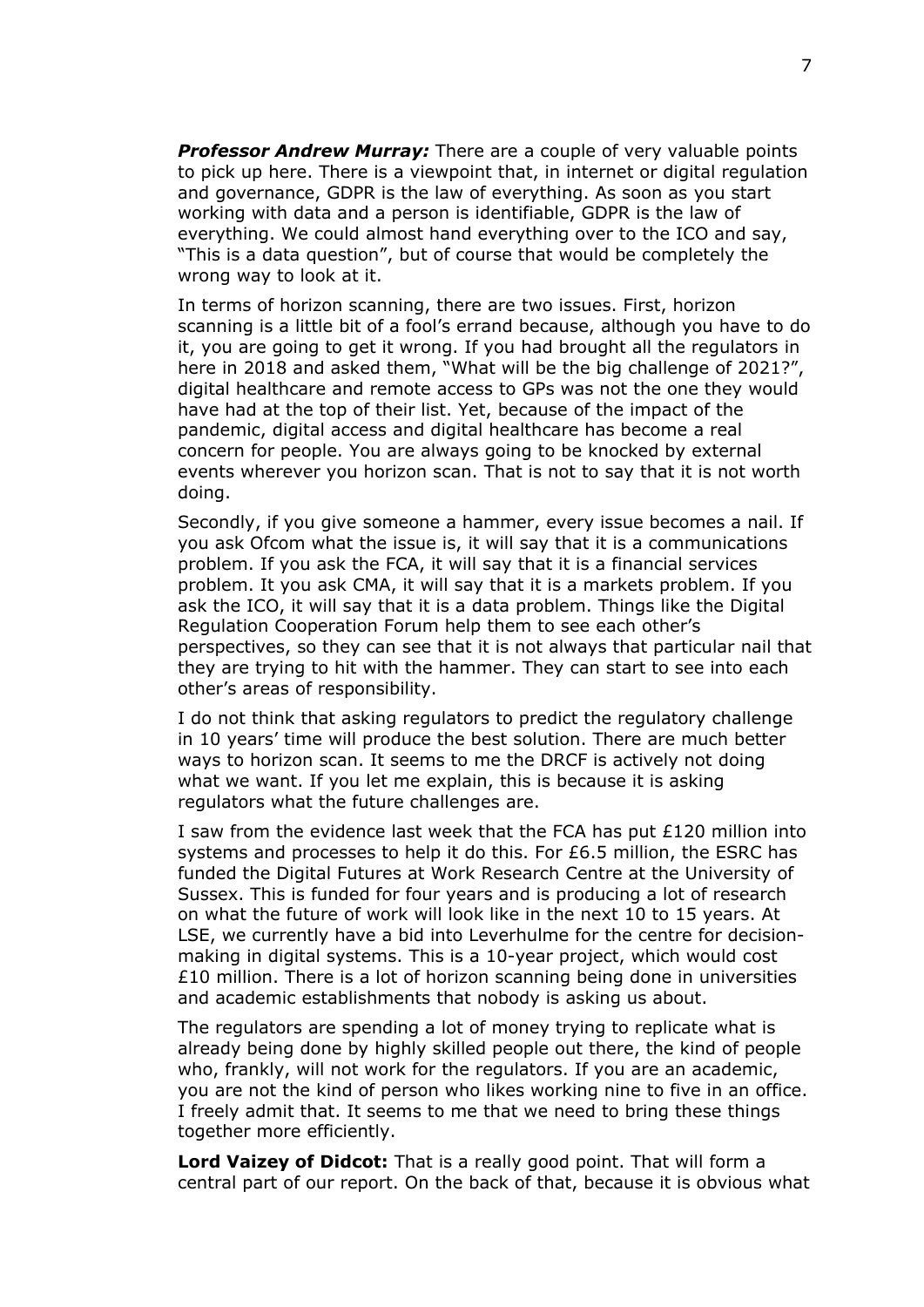your answer is, I want to ask Benedict whether there are lessons from his days at Andreessen Horowitz. There is an argument that says, "Follow the money if you want to know what's going to happen".

**Benedict Evans:** I refer to my earlier point: it seems almost absurd to ask someone in technology what will be happening in 10 years' time. That comes back to our conversation about flexibility. You have to create some means to respond to a completely different situation.

To go to a very micro point, if one talks to competition people, the great puzzle is that it is very easy to talk about Google buying DoubleClick or Amazon buying Zappos. The puzzle is Facebook buying Instagram. Here is a pre-revenue company with 13 people that, today, lots of people would say was an anti-competitive acquisition and should not have been allowed. Go look up Jon Stewart on the Instagram acquisition. He watches a clip and says, "A billion dollars of money?" At the time, there was an almost universal sense that this was an incredibly stupid thing. "How could they possibly have spent a billion dollars on this?"

If you were deep inside Silicon Valley, you looked at it and thought, "Yes, that makes sense". If you are the CMA, how do you look at that and say, "A pre-revenue start-up with 13 people is a fundamental competitive threat to Facebook"? There is a whole argument about whether you go ex post or ex ante. You get the more populist voices saying, "You should just ban all acquisitions", which is profoundly silly.

It gets you to a sense of ongoing conduct regulation and the flexibility to go in and intervene, over and over again, and say, "We're going to change the way this business works" or "We're going to require you to do X and Y over time", as opposed to trying to get everything right at the moment they do the deal and then, five years later, turning round and saying, "We want you to sell that", when it may be far too late. I began my career as a telecoms analyst and we regulated local loop unbundling and interconnection rates. We did not think that we could break up telcos. We did not break up BT. Instead, we regulated the local loop.

The challenge in that, which is also a challenge for Ofcom, is that most of those questions are relatively static. Broadband does not change that much from year to year. These markets are much less static and change a lot more, which requires that much more flexibility. You have to work out some way of setting a framework of principles that lets them react to something that nobody had thought of four years ago, and that is narrow enough but broad enough, which is obviously an easy thing to do.

Q20 **The Chair:** Andrew, can I go back to something you mentioned in relation to Ofcom? You said that part of the solution to the problem it has as a statutory regulator might be that it could go to Parliament from time to time, either to ask for specific powers to address an identified emerging issue, or possibly to get societal steer in those sorts of areas that you described where there is a huge amount of judgment. How would Parliament do that? Is Parliament equipped to do that, because all Parliament does is pass laws?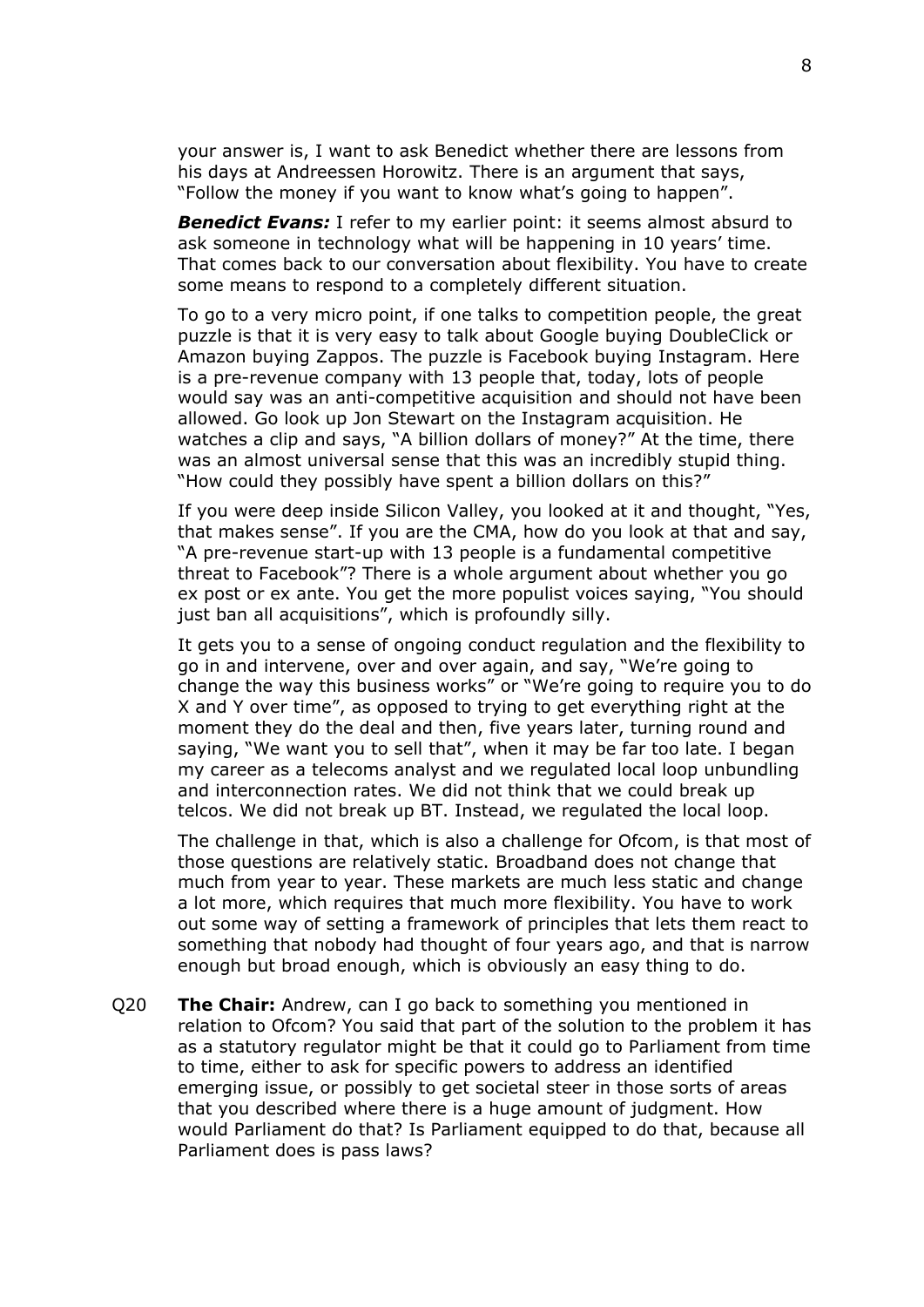*Professor Andrew Murray:* You really are at the root of the problem there. The pace of change outstrips the pace of legislative statutory development these days. Parliament does not actually have time to do all the law-making processes it needs to do already without saying, "Every six months you might need a new Ofcom Bill or ICO Bill to give them the authority". This is the fundamental challenge at the heart of this.

There is a conflict between needing to have flexible regulation that effectively says, "We entrust you, the regulator, to go ahead and do what needs to be done" and, at the same time, having the required accountability and authority. Ofcom is a statutory body. It draws its authority from the Communications Act and subsequent Acts of Parliament, so the structure of Ofcom is such that that is where it looks for its route. If you look elsewhere and find self-regulatory bodies, such as IPSO, IMPRESS or the ASA, which draw the authority much more from their members and their membership, so they can act more quickly.

You want the flexibility of a self-regulatory body, but with the accountability and authority of a statutory body. I have been doing research into regulation and governance in this field for over 20 years and it does not exist. This is the problem. We are looking for a unicorn. The area we are seeking to regulate moves at a different pace from the regulatory framework.

The other problem with this is that regulation historically has mostly been built around sectors. There are relationships between the FCA and the financial sector. There are relationships between Ofcom and the broadcast and telco sector. The problem with digital—we will talk more about the co-operation forum, no doubt—is that it cuts across. It is not sectoral. It is a cultural change, so it affects everything we do. Trying to find that balance is exceedingly problematic. I do not know how to balance these two issues.

**Benedict Evans:** Picking up on Andrew's point, one can divide the economy. Everybody is subject to general legislation. Everyone is subject to accounting law, criminal law and so on. Some industries have industry-specific regulation. There are regulated industries. Finance and telecoms are regulated industries. In some senses, what we are talking about is how kind of everything will now be regulated. What would that mean? What would it mean to say that you regulate digital? Where do those thresholds sit?

Say Barcelona has a big argument about Airbnb's impact on house prices. Is that a digital question or is that a question about Barcelona city planning? Are Uber drivers employees or contractors? Is that a digital question or a labour law question? Part of this question about having a regulator of everything is where you split: "Is this a digital question? No, it's a labour law question". Is there some kind of problematic overlap in the middle where neither side quite understands?

**The Chair:** We may come back to the joining up of Parliament. It seems to me that we are talking about the need for regulators to work more effectively together. There may be a strong argument that Parliament also has to change, move with the digital times and become faster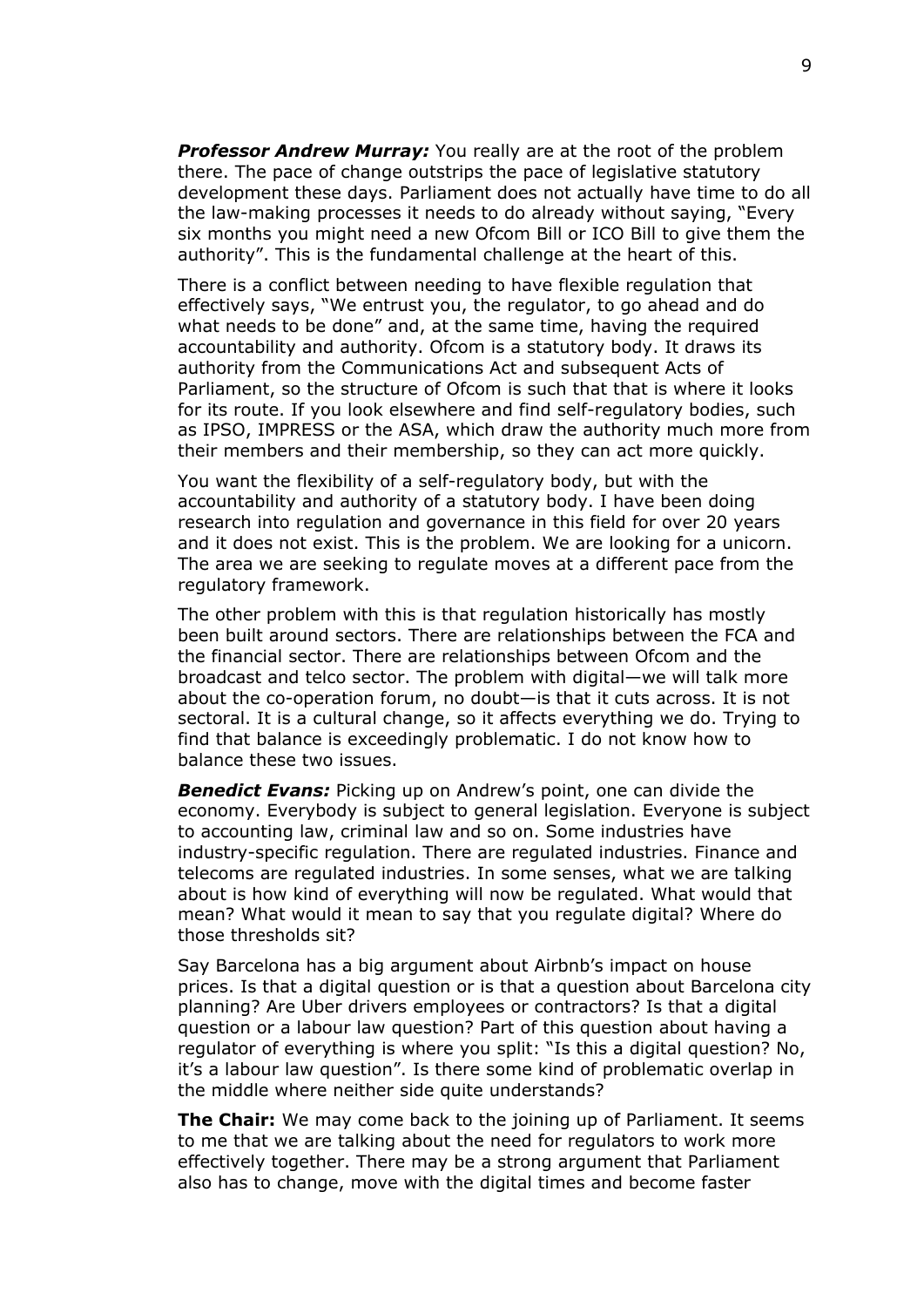moving and more flexible, while not engaging and interfering. We may come back to that, after we have talked a bit about the regulatory cooperation forum.

Q21 **Lord Foster of Bath:** This has been an absolutely fascinating session. Thank you both very much for your contribution to it and for written evidence.

My question is meant to be about how well co-ordinated digital regulation is and how effective the DRCF is in improving co-operation between regulators. I will go a bit further, if I may. I am a relatively new boy on this committee and I am bewildered now by the complexity. We have already been told today that, on the one hand, there is a vacuum in regulating space for all things digital, and yet we have just been told that, in trying to do something about it, we are looking for a unicorn. If we look at the issue of the value of the DRCF, we are told that it is a wonderful forum for co-ordinating. It is a useful administrative thing. On the other hand, it tends to deal only with instrumental things.

If we then look at the possibility of expanding the DRCF as a way forward, we are told that the problem with that is that the big four have crowded out all the others. As a result, it does not have the resources and, importantly, does not have accountability, yet we are told on the other side that if we expand it and do it too quickly, it will prevent it being able to do anything.

We are asked, "How do we deal with the conflicts that will arise?" We have had a very good example today. Competition people would want the sharing of data, privacy people would want no sharing of data. How can that possibly be handled? In answering the question of how well coordinated it is now and how effective the DRCF has been, can you tell me what the unicorn might look like?

*Professor Andrew Murray:* I feel I have just been set the most difficult exam question of my life. I will break it down into bite-size chunks so I can at least answer part of it.

**Lord Foster of Bath:** You are a bear of small brain.

*Professor Andrew Murray:* Yes. The first thing is where we are now with the DRCF. I may be a cynic, but I do not think the DRCF would be here if it was not for the report of this committee three years ago<sup>1</sup> that recommended the digital authority.

**Lord Vaizey of Didcot:** You can come again.

*Professor Andrew Murray:* The DRCF is a defensive response from the key regulators. They saw that if they did not do something, something would be done. I welcome the DRCF. It is a tiny step in the right direction, in that we now have the big four—the fourth was only invited in slightly later—sharing something.

<sup>&</sup>lt;sup>1</sup> Amended by witness: I may have said "three years ago" in the moment in oral evidence. The actual number of course is "two years".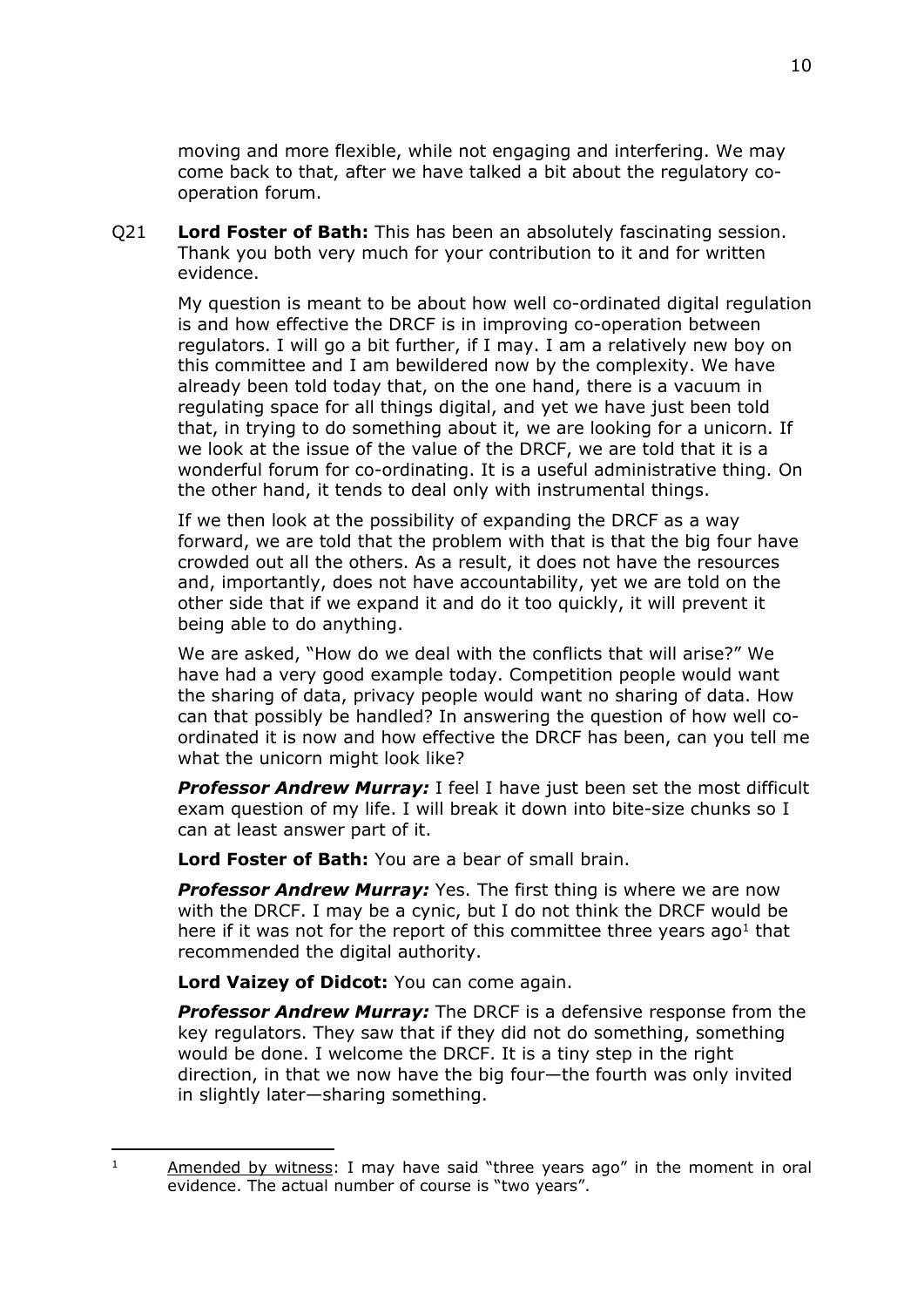There is a kind of framework that works, slightly. However, it is the worst of the possible frameworks we could have had. As far as I am concerned—this is also in the written evidence from us—it is accreting power in the big four. If you are not at the table, you are not part of the discussion. The big four, in their workplan, are talking about things relating to children and children's rights, but there is no seat at the table for the Children's Commissioner, who has a statutory duty to represent the interests of children in England and Wales.

The DRCF is better than nothing, in that we now have a minimal amount of integration, under sufferance I suspect. I cannot prove that, but I suspect it. We really need something much more effective that will work.

What is the unicorn? I absolutely do not know what the unicorn is, but I know maybe the step to setting a unicorn trap, which is to expand the work of co-operation to ensure that all relevant regulators have an invite and a seat. It is also to bring about some form of accountability and representation for Parliament in the role of the DRCF, or whatever takes over from the DRCF, in the way the digital authority had.

The problem is that the DRCF is its own body. This is already proving controversial. The DRCF appointed its chief executive officer a few weeks ago. The person it has appointed is highly capable. There is no issue about that, but the first thing that a large number of people noted about her is that she came from Google. The instant response was, "This is just another circle of big tech, big regulation".

A properly Parliament-overseen process under the public appointments system would perhaps have been a better process for that and would have said, "Here is somebody truly independent coming in through the public appointments system". The DRCF is employing people through the members. It does not have its own employment structure or independence. It could be dissolved at any time by the partners, so it has no longevity. It has no roots.

In terms of catching our unicorn, we need to have a body that has a seat at the table available for any relevant regulator. In the written evidence, we made one observation, which was that it would have been very helpful in 2020 if a DRCF body had had the ability to invite in people from Public Health England, because suddenly they were very important in the digital space, and from NHS England and NHSX, on the sharing of NHS data. We need to have a more robust system, with a system of oversight and with all the parties being invited, not a small, self-selecting group.

I am slightly alarmed that, in the evidence last week, the witnesses suggested that what is happening in the Netherlands is a good thing. As far as I can see, that is a systemic poisoning of the system. The system we have here, where the big four get together, has now been exported to the Netherlands, where the big four have got together. The digital space is not just a digital space for the big four, so I feel that it is quite a protectionist move by the big four, because they saw the likelihood of external intervention if they did not do it.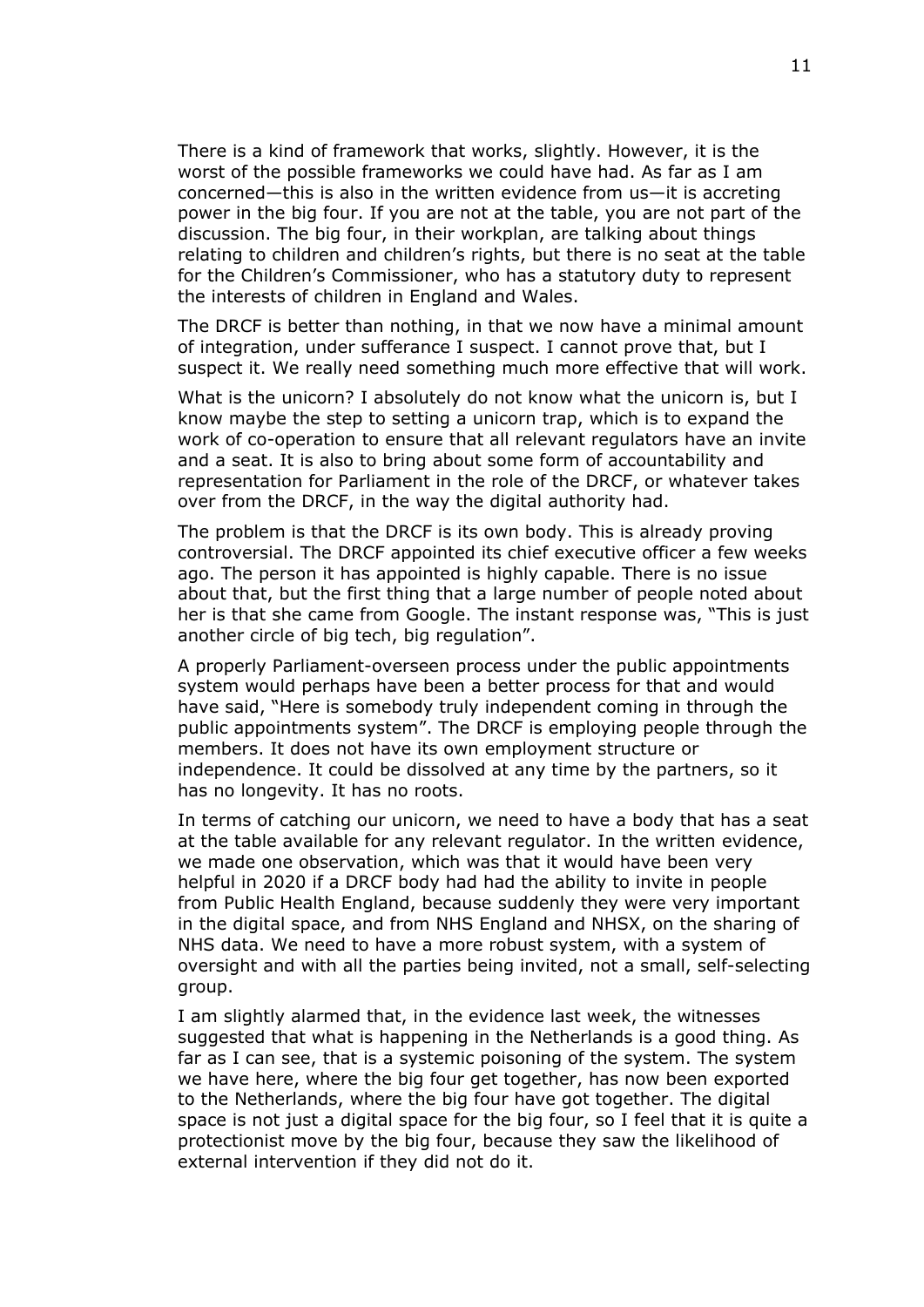*Benedict Evans:* You are suggesting that there is a group of large platform companies that are getting together to control the entire regulatory space.

*Professor Andrew Murray:* Yes, I suppose I am, but they are from the regulatory side, rather than from the tech side.

**Lord Foster of Bath:** Benedict, do you have anything further to add?

**Benedict Evans:** Not particularly, no. I would not know anything like as much about the internal mechanics of UK regulators as Andrew, so I will defer to his opinion.

**Lord Foster of Bath:** Do you have a vision for how we might trap the unicorn, what it might look like and what we need? It was you who said there is a vacuum.

**Benedict Evans:** I would go back to the comments that I made earlier. There is a multidimensional matrix of who is responsible for that, what the trade-offs are and how you work out who should be deciding what to do about that, and how they should co-ordinate with somebody else.

Then you have a whole other conversation, which is how whoever is deciding that would make that decision. How would they think about what the world will look like in 10 years versus two years? How would they think about the trade-offs involved in that decision? The first of those questions is an institutional question. The second is a process question, regardless of who should have decided on Facebook's acquisition of Instagram. The other question is how on earth you would have worked out that that was going to be a problem and how you backtest your theory against that. Back-testing is interesting, just because we have not mentioned that. Whatever your proposed theory is, now apply it to 10 case studies from the past and ask, "Would it have worked then?"

The challenge in venture capital is that whenever you make one of these rules and back-test it, you miss half of the great companies. Basically, when you invest, you want a sole founder who is married to their cofounder, who has a PhD from a university and dropped out of their undergraduate degree. That is the way you get all your bases covered.

Q22 **The Chair:** I should declare an interest that is relevant as the discussion has moved on to whether the DRCF should include other regulators. I am an electoral commissioner, so that conceivably come into scope in the future, but it is not what we are talking about here.

Andrew, on the basis of what you said, would you urge this committee to double down on its proposal for a digital authority, the attributes that we said it should have and its relationship with Parliament through a Joint Committee of both Houses, to which both the digital authority and the underlying regulators would report?

*Professor Andrew Murray:* Yes. In fact, I would even possibly encourage the committee to go slightly further. I would double down on the original proposal for the digital authority, whatever its name is. The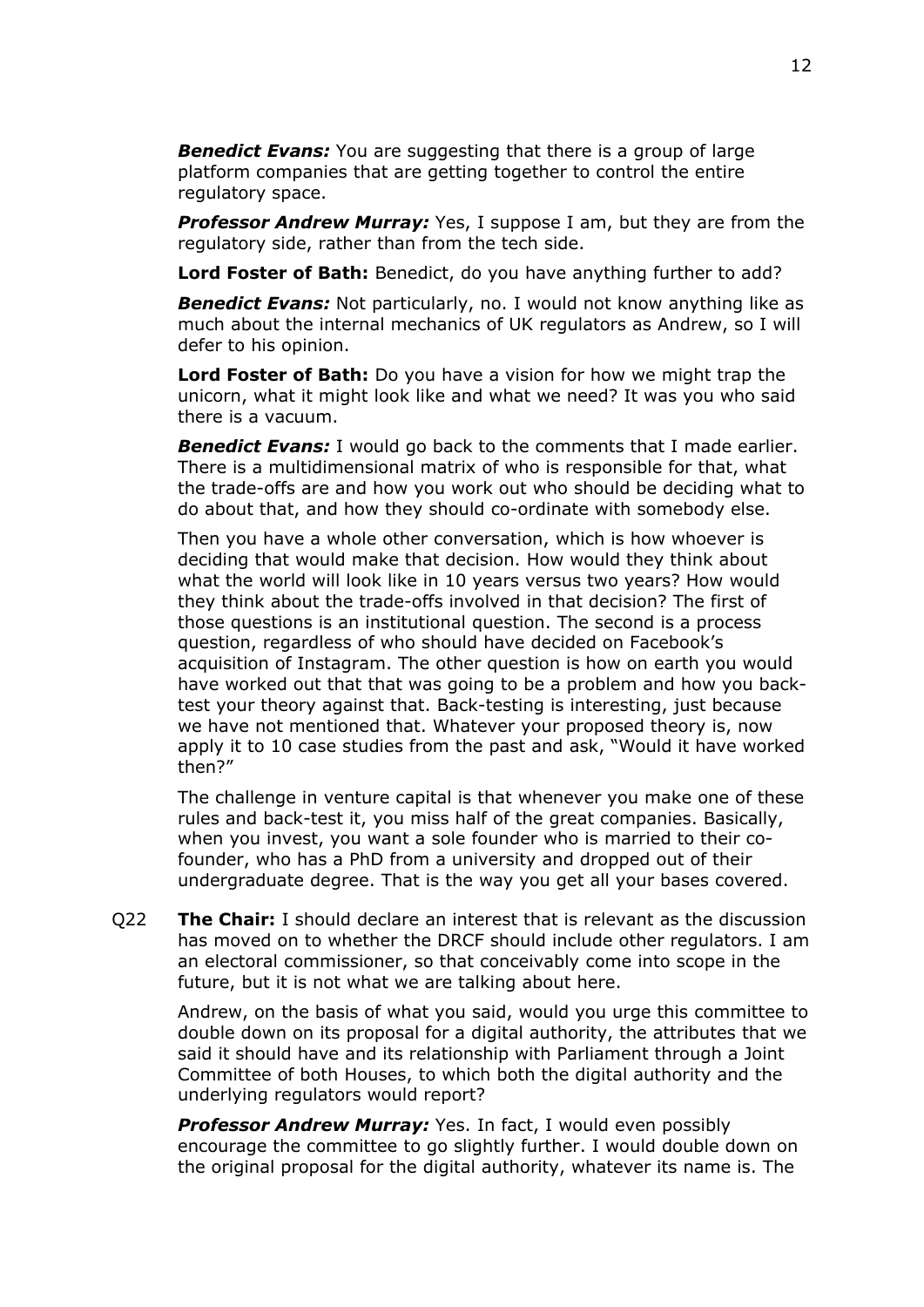name does not matter; it is the process that is important. The process has to be one that allows open membership and not an invite from the pre-existing members. It needs to have some form of reporting function and oversight from Parliament. That lends it legitimacy.

I thought the idea in the original proposals of having a channel into the policy-making side of government, in terms of what flexibility develops or is needed, was a very strong one, notwithstanding the problem of Parliament already being very busy with its business. Interestingly enough, since that report came out I might now go even slightly further. The environment is changing, and I do not mean the technological environment here. I mean the legal regulatory environment. It is changing so quickly that I cannot keep up with it and it is supposed to be my day job.

There are reports coming out almost daily in this area. Ofcom was a big beast. It is now going to be a massive beast with the addition of 300 more staff and the responsibility for online safety. It will dominate. It is now much bigger than the ICO or any of the other digital parts of CMA or FSA. It will be very large and dominant in this area.

There is also a lot happening on AI. From the future of work report is now the proposed AI Act; I cannot remember what it is called. There are going to be new AI policies and, I suspect, new AI regulatory challenges. There is the expansion of the work of the ICO into the Children's Code and those kinds of things.

The area has become busier and more important, and the regulators are taking on more responsibility. I would possibly go even further now. Before, the idea was for the digital authority to convene the regulators. Now, maybe the digital authority needs to be given a role to oversee and co-ordinate the regulators, and certain specific functions around protection of civil liberties, human rights, market protections and those kinds of things.

**The Chair:** On the relationship with policy-making, the online safety Bill, which will be before Parliament and is undergoing scrutiny at the moment, is really an Ofcom Bill. It is about tackling it through what Ofcom would do. It seems to me that there are a number of solutions to the power of the platforms that are not covered by this Bill, because it is an Ofcom Bill. Competition policy could clearly play a really important role in addressing the issues that we are trying to deal with in the online safety Bill, but it is not in there. At the same time, does government need to become more joined up? We join up the regulators, we join up Parliament, but surely policy-making at governmental level must be looking across the piece as well.

*Professor Andrew Murray:* For me, yes. At the moment, in government and policy more widely, there is the kind of "let a thousand flowers bloom" approach to finding our regulation pathway for digital post-Brexit. As I said, I cannot keep up. There is a lot happening. I do not want to talk specifically about the online safety Bill, because I know that is being scrutinised elsewhere in this building. In fact, the Chair is part of that.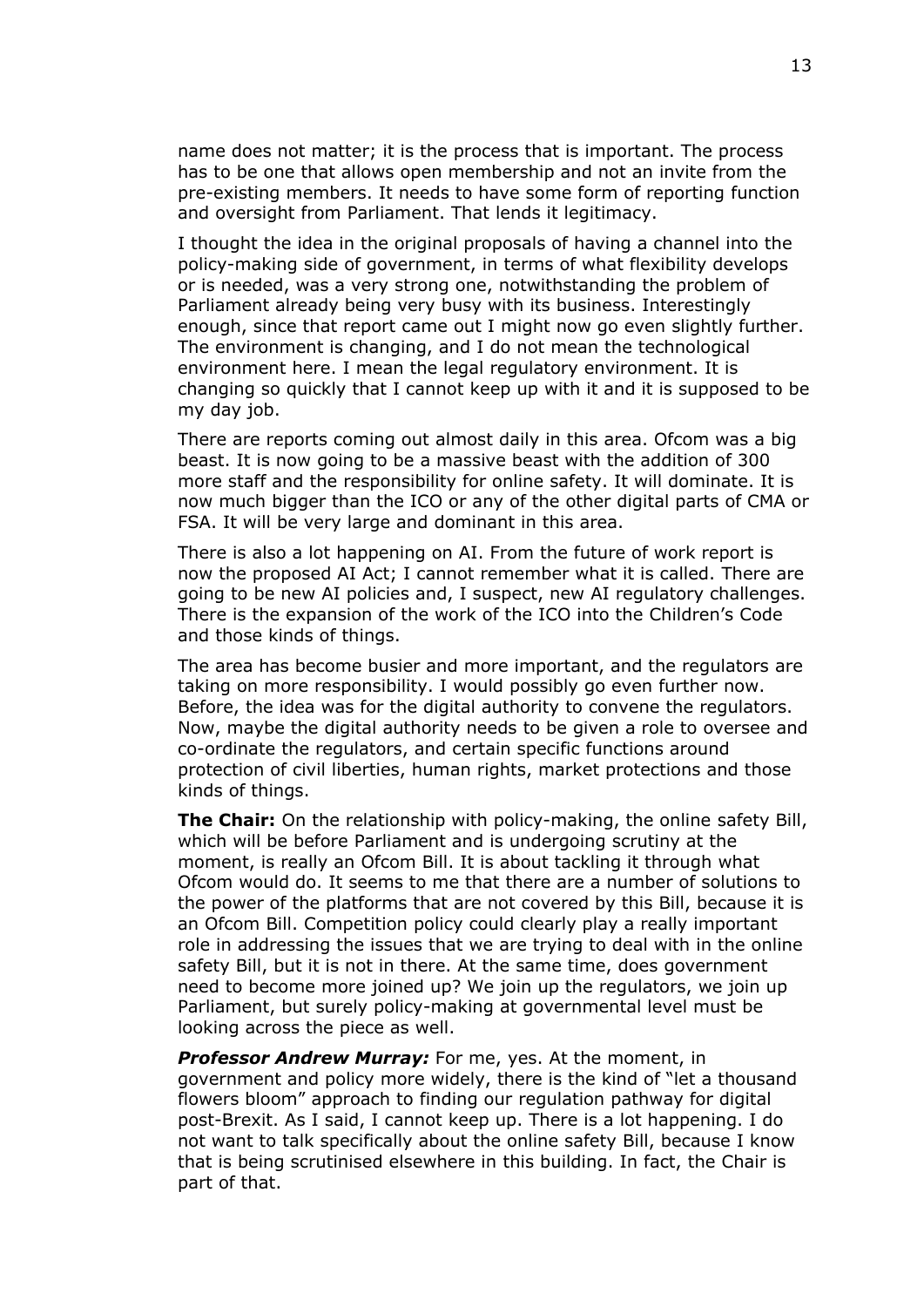It reflects what you would call a regulatory response to online safety and online harms. It is suggesting that you can use a regulator to control what people say, how people say it and how that is received. Speaking personally, to my view, if something is harmful to the extent that you want to regulate it, that is a question normally for the criminal law or perhaps the civil law, through defamation and things like that. It is rightly for the courts, rather than regulators, normally, to do it that way.

To use a regulatory structure to regulate speech and harm in this way is quite unusual. I would have normally expected Parliament to say, "The following is harmful speech and is made unlawful by an Act of Parliament", as we have done previously on a variety of speech, and then to put this into the hands of law enforcement. Of course, I also understand that law enforcement is completely overwhelmed. There is a question of resource here, too. Equally, I cannot see how 300 Ofcom people plus the actions of platforms are going to produce the outcome that is wanted either. As I said, I do not want to talk about the detail of the online safety Bill.

**The Chair:** Benedict, is there room to join up policy-making as well as regulation?

*Benedict Evans:* The online safety Bill is fascinating. From an institutional point of view, you could say that you are trying to carve out and define a problem. You are not trying to boil the ocean. You are trying to carve out one quite specific problem, define a list of quite specific objectives and then define one regulator that is supposed to solve that.

There are two strands of objection to it. On the one hand, you start with your defined seven harms and you end up with everybody's hobby horses, as Lord Vaizey suggested. You end up with 50 things in there. You get into these ridiculous arguments that you see with the DSA in the EU. Do you exempt journalists? You have to take down misinformation, except if it comes from *Der Spiegel*, and then it is okay. You have to take down misinformation unless somebody who got elected says it. This creates terrible confusion inside a social networking company: "What are we supposed to do? What rules are we supposed to follow?"

The other challenge, exactly to Andrew's point, is that we spent 200 years working out how free speech works. We have an awful lot of mostly implicit ideas about what you can say in a pub, what you can say in the street, what you can say on television and what a newspaper editor can publish. There are not very many laws about what a newspaper editor can publish, but there are an awful lot of rules about that, most of which are implicit.

Then you get to these questions: "What if a venue refuses to rent you a room? What if there is only one company that owns all the venues?" A bookshop can refuse to stock your book, but what if there are only two bookshops? You get to a lot of things that we spent 200 years puzzling about. Then we say, "Now this 35-year-old product manager in Menlo Park is supposed to work it out". There is this slightly bizarre contrast where people say that they are just a bunch of men-children who do not know anything about the world and have never left Silicon Valley, and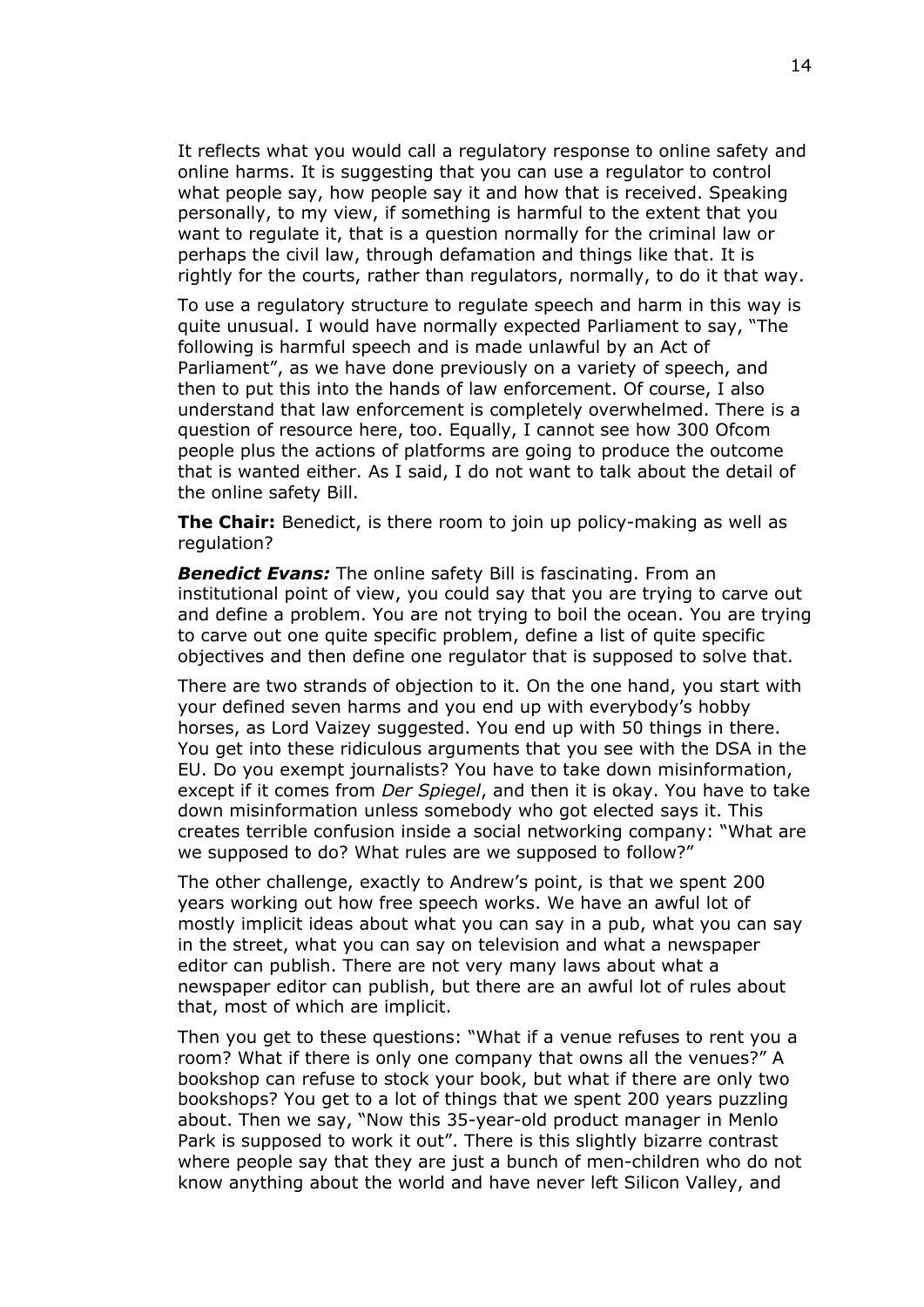that they should solve all these profound philosophical problems we have spent 500 years arguing about.

It is my joke earlier about the broker: "What do you want me to do? I can buy or I can sell". "I could make it impossible for anybody to type the N-word into Twitter". They could do that. Do we want them to do that? What does that mean? Who should decide that? I disagree with Andrew: I think that gets you to a sense of flexibility. Is this new product a public forum, a private forum, or not? To what extent is it public or private? Is that more like a restaurant, a street or a TV channel? What is a Facebook group with 10 users or 5,000 users? You want somebody to be able to look at that and take a reasonable view. It is quite difficult to do that in legislation.

Q23 **Baroness Buscombe:** In a sense, you are saying that digital impacts on everything in our daily lives. If it does not now, it will soon. The pandemic has been ample proof of how things that we perhaps did not think would be important are hugely important in the digital space.

Our previous witnesses this afternoon talked about the importance of having lawyers and regulators work with people who really understand technology. Is that an issue with the DRCF and the way it is set up? You have a bunch of regulators working together. I have to say—I speak as a concerned lawyer—that a group of regulators working together probably equals power creep as well. Should we not be concerned that it could lead to a situation where we just have more rules that will not be sufficiently flexible?

We also heard this afternoon that there is a consultation out there, which is suggesting that possibly the ICO should be given the power to decide whether something is fair. That used to be called the law of equity. That is quite concerning when you have a regulator that is then being given this enormous power, in a sense, to go beyond the traditional role of regulator, if I can put it that way.

This session is hugely helpful in causing us all to really question how this can work. The unicorn becomes even more distant, in a sense, in terms of the possibilities. Maybe it also means that we should not lose sight of the common law and the law of equity. At the end of the day, what you are talking about we have been thinking about for 200 years. Those are spaces within which our cultures have developed in a sort of nuanced way, and regulation is not often nuanced.

*Benedict Evans:* There may be three answers to that. Coming back to my speech point, there was a famous incident maybe five years ago where Facebook took down a post of the famous photograph from Vietnam of the young girl who had been napalmed. Somebody sitting in a business process outsourcing group run by Accenture or Cognizant in India had 150 pictures to look at and saw a naked girl. That gets you to the problem of false positives, false negatives and rigid rules. You can guarantee that whoever it was, probably in a room in Hyderabad, had never seen that picture before and had no clue what it was. "It is a naked girl". It is a very easy decision.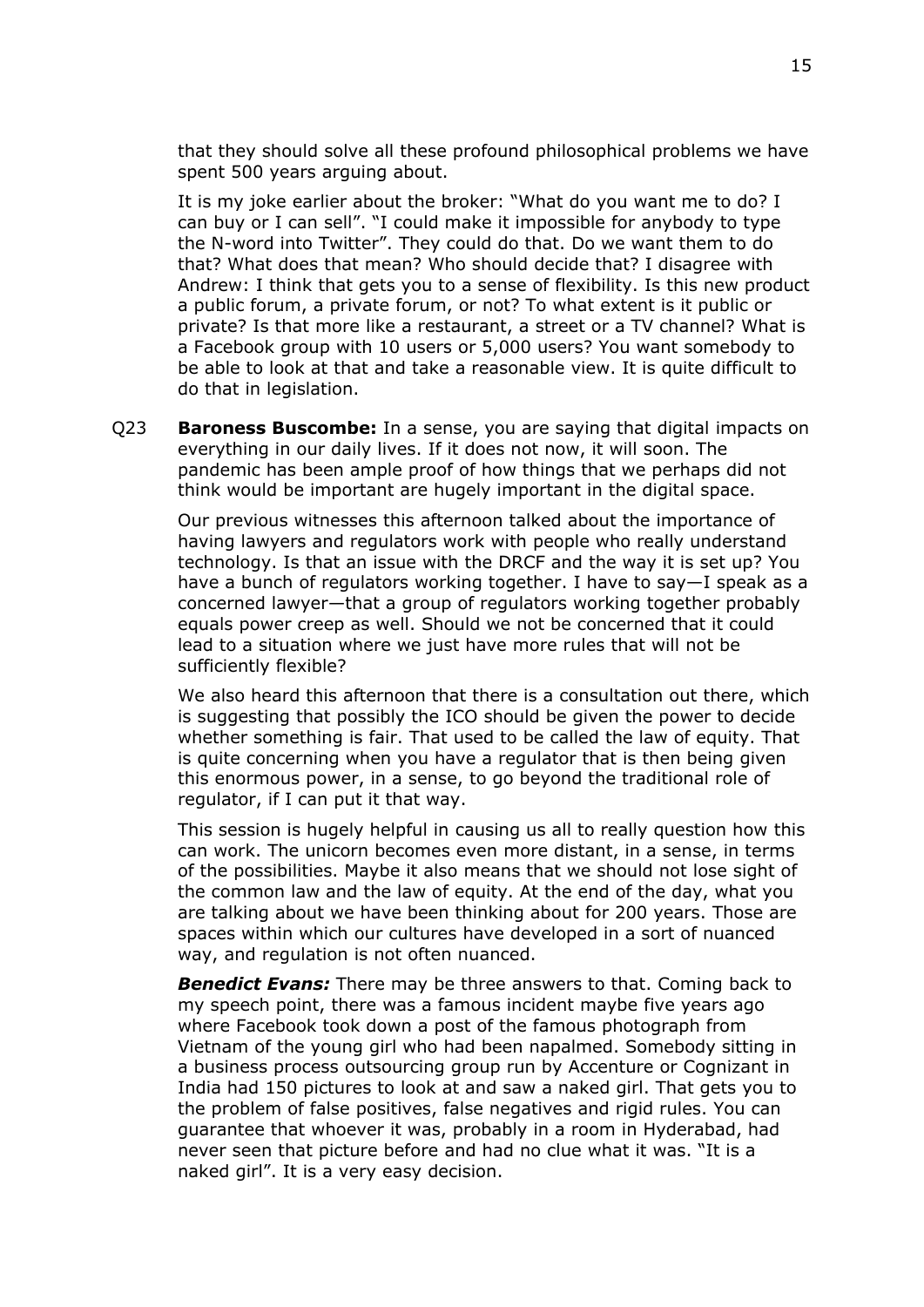That is the challenge where you have these sorts of statements, particularly from the EU: "You have to take down all terrorist content within one hour". Okay, you might have five people who actually speak Arabic looking at that and spending a day trying to work out whether that is terrorist or not. Of course, what will happen is that they will just take everything and anything down. Everything will come down, particularly if you are going to fine them 10% of revenue where they have not caught it within an hour.

Maybe the general point is that you have to have people, not necessarily technologists but people who have actually spent a lot of time thinking about what those questions might be, how content moderation might work or what the issues might be with payday lending. Back to my analogy with cars, it took 75 years to make seatbelts compulsory. If I was to say to you, "General Motors should make a car that cannot crash", everyone would kind of understand what the problems with that might be. If you say to Facebook or Apple, "You have to make encryption that is completely secure and that law enforcement can access", far too many people in this building do not understand that that is rather like asking General Motors to make a car that cannot crash.

We did not grow up with this. We do not have that sort of innate understanding of what the issues might be. That gets you to the question of how you understand what the trade-offs might be and what is possible, as well as the question of the institutional structure. Not to speak for Andrew, but quite a lot of things coming from Andrew's observations seem to suggest that you need some sort of third-party path of appeal. It seems to me that he is suggesting that you should have a court of appeal that applies to all those regulators. I do not know whether you agree with that, but that seems like a conclusion.

*Professor Andrew Murray:* In part, yes. Putting my lawyer hat on for a second, it strikes me that regulators almost sit outside the Article 6 process, the normal process of review and due process of laws. If we think of the common law and the law of equity, there are over 1,000 years of history of getting the process right. If a judge gets a decision wrong, there is an appeals process and we work all the way up to the Supreme Court. We trust in that process, and that is how we comply and accept the rule of law.

The problem is that the regulatory state is a much newer invention. It does not have 1,000 years of history that the common law and the law of equity have. The regulatory state is a little less than 40 years old. We are still getting to grips with how to make regulators responsive to the decisions they are making. It is actually extremely difficult to review or overturn a decision of a regulator. Most of them are protected by quite strict statutory systems that have very limited lines of appeal or review.

One thing that is missing is this kind of right to be heard in open court. I do not know where this fits into the structure of accountability. If you had some kind of tribunal of appeal for all the regulators that had a pathway into the court system, it would alleviate some of the concerns I have about regulatory accountability, especially given that the key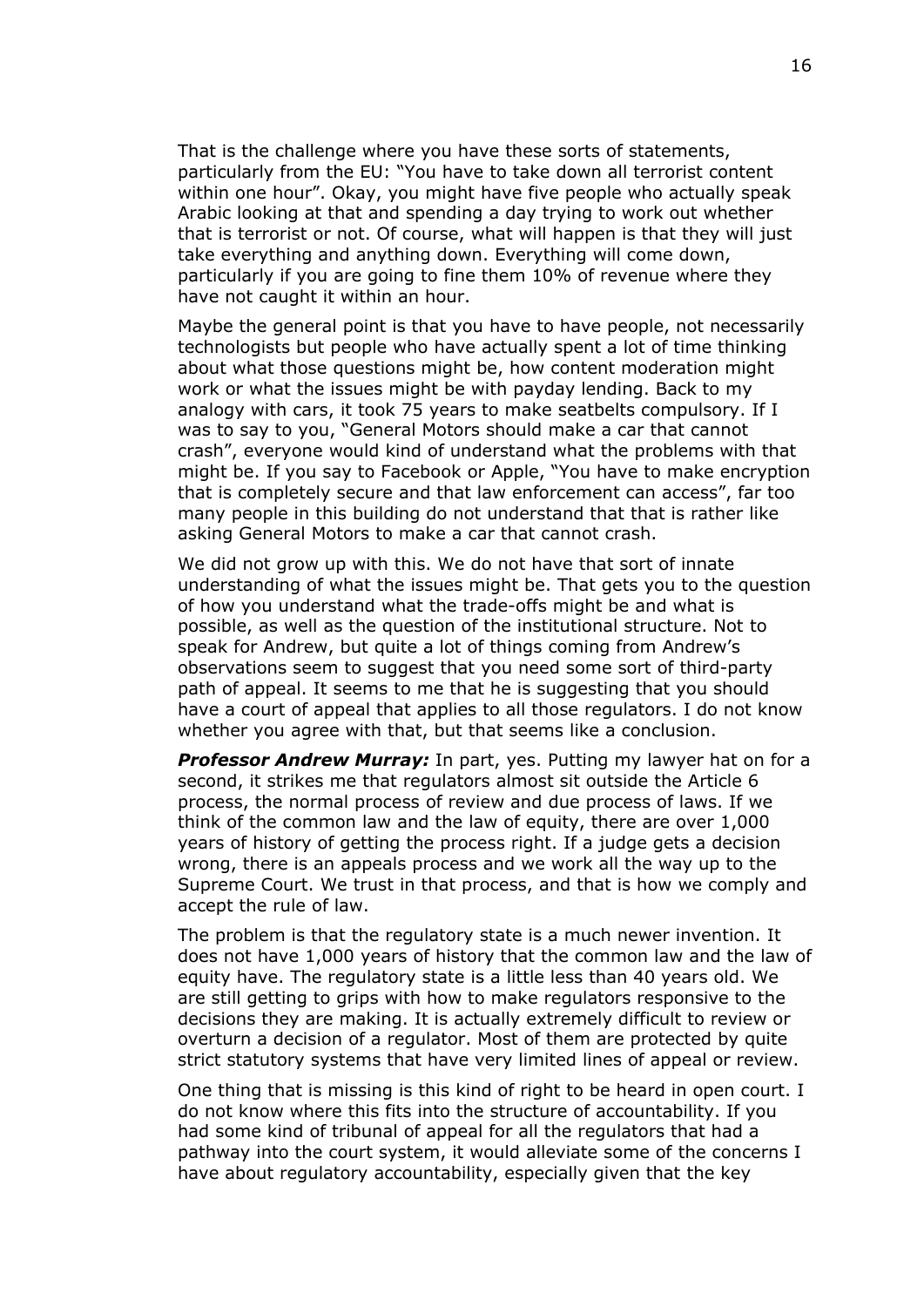regulators now, such as ICO and Ofcom, will be able to levy civil penalties that far exceed the ordinary fines that courts would apply day to day. Courts have unlimited fining power in theory, but in practice the first judge who fined £5.5 billion would be on page 1 of every newspaper in the UK. The truth is that the ICO and Ofcom probably have more effective fining powers than your average High Court judge has.

Q24 **Lord Griffiths of Burry Port:** It is the world wide web and it is an international order that we live in. We must always remember that anything we talk about here is set in a global context. I would simply like you to comment on the extent to which international co-operation is necessary or achievable to ensure effective regulation. What are the challenges that you identify to achieve this or to get to this? It seems to me that it is like a chain that is as weak as its weakest link.

**Benedict Evans:** First, I am sure there is a regulatory term for this, but there is a tendency to go to the strongest common denominator. If an economy that is sufficiently large that you have to operate there has set a strong rule, you sort of have to apply that everywhere. Even if notionally you do not, you will probably have to build the internal processes and thinking about the way your product operates in order to apply it everywhere. That gets you to a situation where the EU is, say, 10% of Facebook's revenue. That does not mean that it makes the product only for the EU and ignores it everywhere else. It sort of gets applied everywhere else, so you have that factor.

Secondly, you have these very different attitudes to what the law should even be. I hear suggestions from the US that regulators there are happy for the UK and the EU to do stuff that the US constitution does not let them do. They cannot pass an online harms Bill. They just could not do it, at least not in any kind of recognisable form, which is why you get this endless circling around Section 230 as a displacement activity. We can. We and the EU can just pass that law.

Thirdly, everybody is entirely happy to have regulatory co-operation as long as everybody follows what we want to do. You can certainly see that in the EU. The EU clearly thought that everybody else would just do GDPR 2, so everyone would just have equivalency and there would be no problem. It was rather put out to discover that other people had different ideas about how data regulation should work.

How you align different incentives or cultural ideas of how it should work and what the objective should be is a very difficult challenge. I understand that there is a UN treaty on regulating car design. You try to line up all your emission and safety standards so every country does not have its own seatbelt laws, for example, but cars do not change very quickly, at least not any more. I do not know how you would do an equivalent of that, given how quickly all the stuff we are talking about is changing.

**Professor Andrew Murray:** There is a term to describe what you are saying. It is usually called the Brussels effect. Due to the centre of gravity that is the 400 million-plus consumers in the European Union